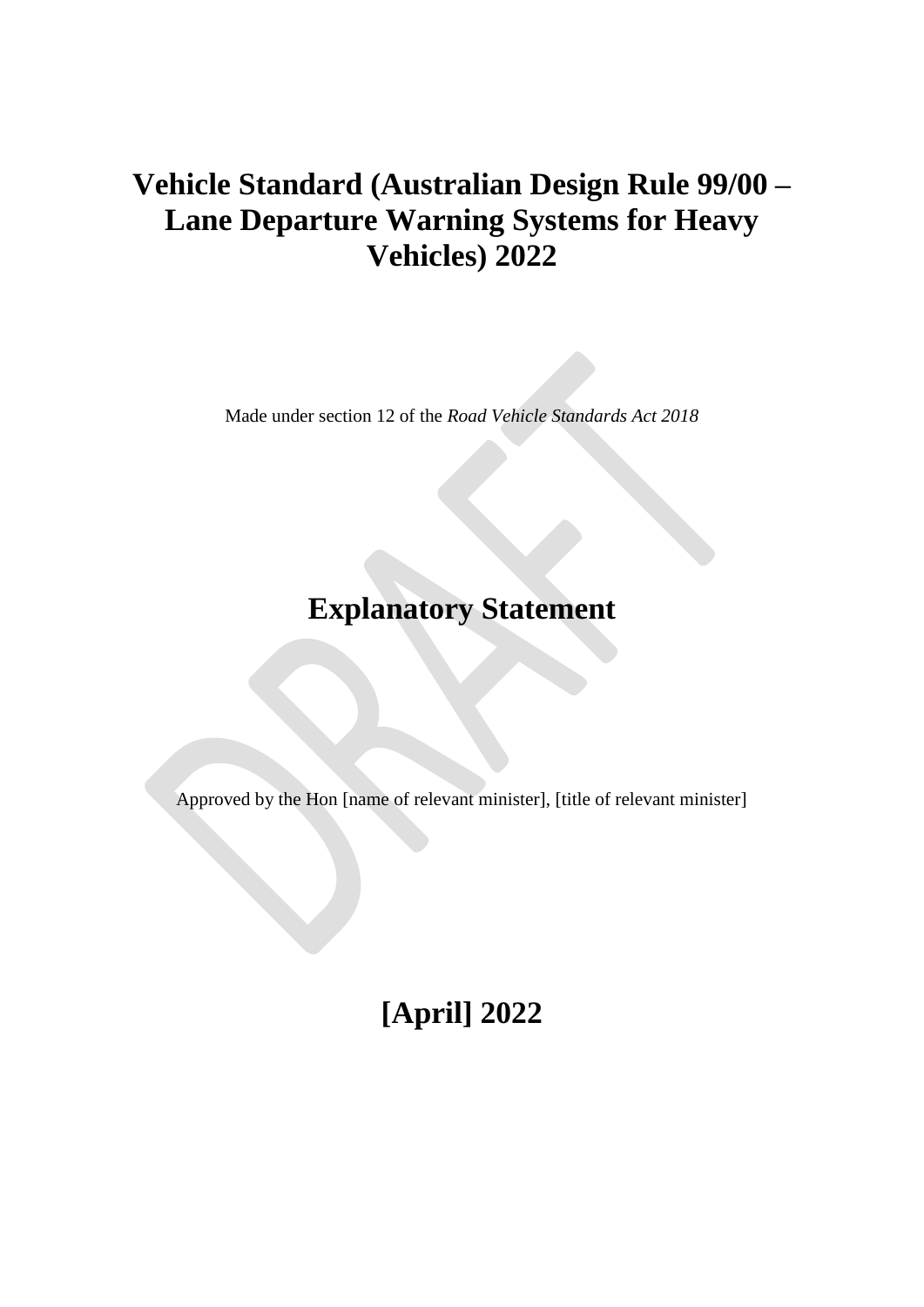# **CONTENTS**

| 1.               |                                                 |  |
|------------------|-------------------------------------------------|--|
| 1.1.             |                                                 |  |
| 1.2.             |                                                 |  |
| 2.               |                                                 |  |
| 2.1.             |                                                 |  |
| 2.2.             |                                                 |  |
| 2.3.             |                                                 |  |
| 2.4.             |                                                 |  |
| 2.5.             |                                                 |  |
| 2.6.             |                                                 |  |
| 3.               |                                                 |  |
| 3.1.             |                                                 |  |
| 3.2.             |                                                 |  |
| $\overline{4}$ . |                                                 |  |
| 4.1.             |                                                 |  |
| 4.2.             |                                                 |  |
| 5.               |                                                 |  |
| 5.1.             |                                                 |  |
| 6.               | STATEMENT OF COMPATIBILITY WITH HUMAN RIGHTS  9 |  |
| 6.1.             |                                                 |  |
| 6.2.             |                                                 |  |
| 6.3.             |                                                 |  |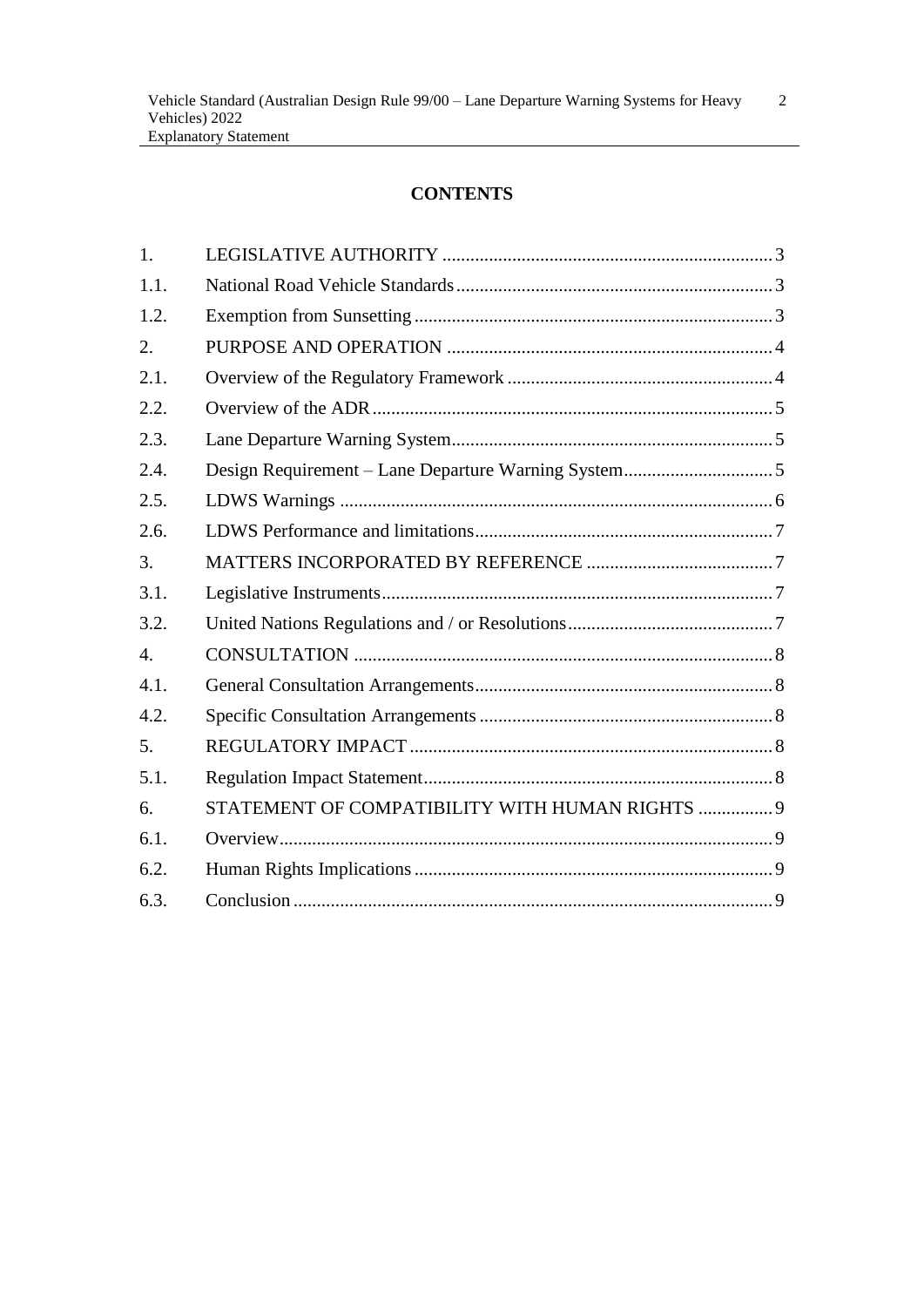# **1. LEGISLATIVE AUTHORITY**

### 1.1. National Road Vehicle Standards

Vehicle Standard (Australian Design Rule 99/00 – Lane Departure Warning System for Heavy Vehicles) 2022, also referred to as ADR 99/00, is made under the *Road Vehicle Standards Act 2018* (the Act). Section 12 of the Act allows the Minister to determine National Road Vehicle Standards.

1.2. Exemption from Sunsetting

ADR 99/00 is exempt from the sunsetting provisions of the *Legislation Act 2003*.

Source of the Exemption

A standard made under section 12 of the Act is not subject to the sunsetting provisions of section 50 of the *Legislation (Exemptions and Other Matters) Act 2003* through section 12 of the *Legislation (Exemptions and Other Matters) Regulation 2015* (table item 56C). A similar exemption was previously granted in respect of national road vehicle standards made under section 7 of the *Motor Vehicle Standards Act 1989* (MVSA) (item 40, section 12 of the *Legislation (Exemptions and Other Matters) Regulation 2015*). This exemption is important to ensure that ADR 99/00 continues to remain in force, and available to regulators and industry.

#### 1.2.1. Justification

It is appropriate that standards made under section 12 of the Act, also known as the Australian Design Rules (ADRs), remain enduring and effective to regulate ongoing road worthiness of vehicles throughout their useful life and reduce regulatory burden on vehicle manufacturers.

#### 1.2.1.1. Intergovernmental dependencies

The exemption concerns ADRs which facilitate the establishment and operation of the intergovernmental vehicle standard regime that Commonwealth, State and Territory governments rely on to regulate the safety of vehicles on public roads.

The Commonwealth uses the ADRs as the basis on which approvals to supply types of road vehicles to the market are granted under the *Road Vehicle Standards Rules 2019*. States and territories use the ADRs as the primary criteria on which vehicles are assessed for road worthiness. This 'in-service' aspect is dependent on the date of manufacture, which determines the applicable version of the ADRs against which the vehicle can be assessed. The ability to rely on national standards is particularly relevant given the long service life of vehicles – the average age of vehicles in Australia is 12.1 years.

While the ADRs are regularly updated to reflect changes in technology, it is not possible to apply these new standards retrospectively to vehicles that are already in use. With former ADRs kept on the Federal Register of Legislation, State and Territory governments can use them to ensure vehicles continue to comply with the ADRs that were in force when they were first supplied to the market.

In the event that the Commonwealth could not justify the maintenance of the ADRs, State and Territory governments would be compelled to create their own vehicle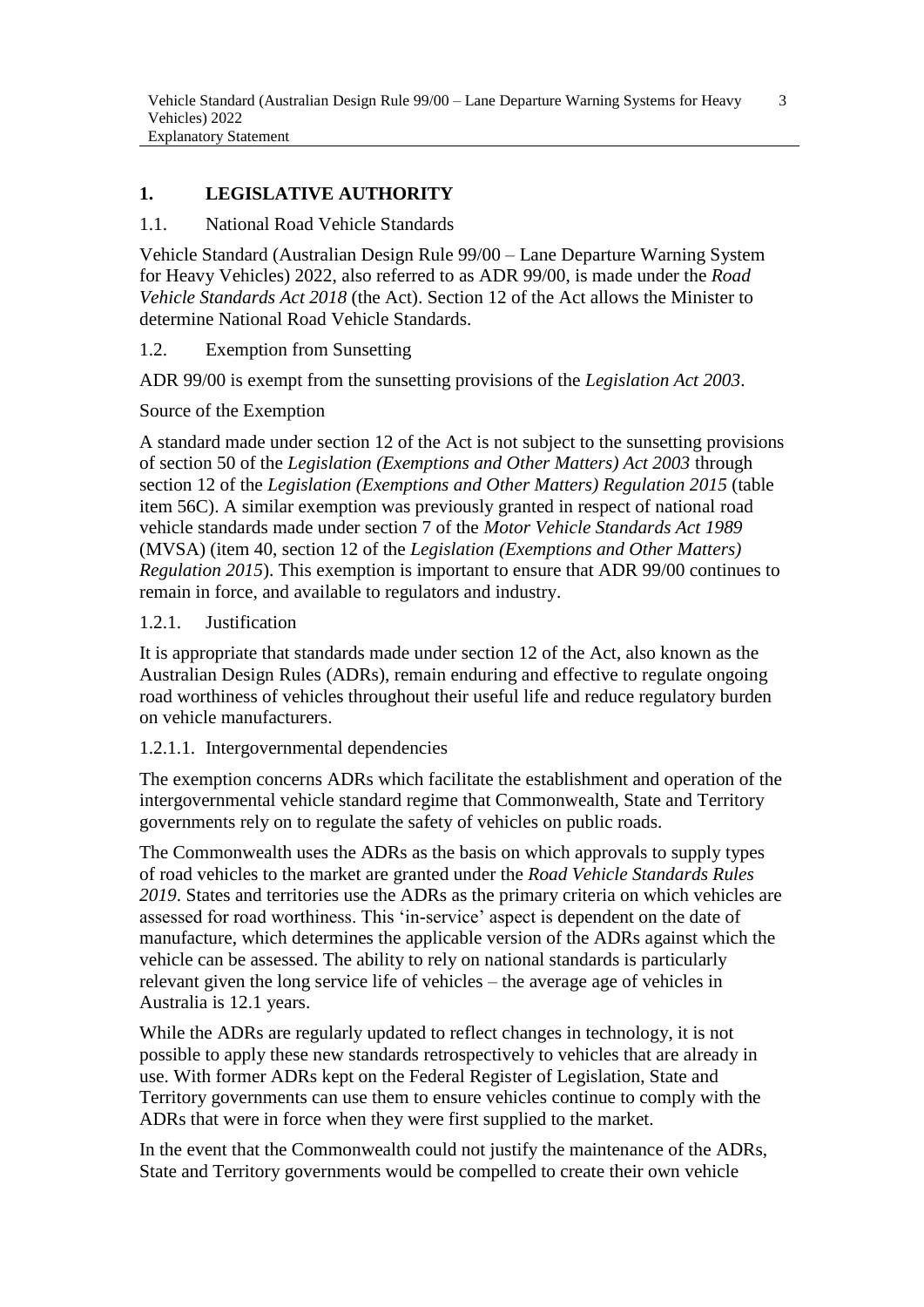standards. Whilst this could mean adopting the substance of the lapsed ADRs as an interim measure, the differing needs and agendas of each State and Territory government may result in variations to in-service regulations. Having different vehicle standards across the states and territories would make the scheme operate contrary to the underlying policy intent of the Act which is to set nationally consistent performance-based standards.

1.2.1.2. Commercial dependencies

The effect on vehicle manufacturers to redesign existing models to comply with new ADRs would present a burden and be a costly and onerous exercise. Manufacturers should not be expected to continually go back to redesign existing vehicles. Furthermore, ongoing product recalls to comply with new ADRs would undermine consumer confidence with significant financial impact to manufacturers. This exemption allows vehicle manufacturers to focus their efforts to ensure new models supplied to the market continue to comply.

1.2.2. Effect on parliamentary oversight

Despite exemption from sunsetting ADRs are subject to regular reviews when developments in vehicle technology necessitates updates to requirements. Comprehensive parliamentary scrutiny is available through these reviews.

Reviews of the ADRs ensure the ongoing effectiveness of a nationally consistent system of technical regulations for vehicle design, which are closely aligned, wherever appropriate with leading international standards such as United Nations regulations. Aligning with such standards facilitates the rapid introduction of the latest safety devices and technological advances into the Australian market, reducing regulatory burden.

# **2. PURPOSE AND OPERATION**

# 2.1. Overview of the Regulatory Framework

The Act establishes a framework to regulate the importation and first provision of road vehicles to the market in Australia. The core principle of this framework is that vehicles which comply with appropriate standards are suitable for provision to the market in Australia. The Australian Design Rules (ADRs) have set out those standards since the early 1970s. At that time, they were applied cooperatively by the Australian Motor Vehicle Certification Board representing the Commonwealth and state and territory governments. In 1989, this arrangement was replaced by the Motor Vehicle Standards Act 1989 (the MVSA) and the Australian Design Rules were determined as national standards. As of 2018, the MVSA has been replaced by the Act.

A majority of Australian road vehicle standards such as ADR 99/00 harmonise closely with international regulations. This is so that manufacturers can more easily comply with regulation, and so that regulations capture the well-developed views of the international community. This ultimately leads to safer and cheaper products for Australians.

ADRs often directly incorporate United Nations (UN) Regulations as an appendix, where the appendix provides the technical requirements of the ADR and the rest of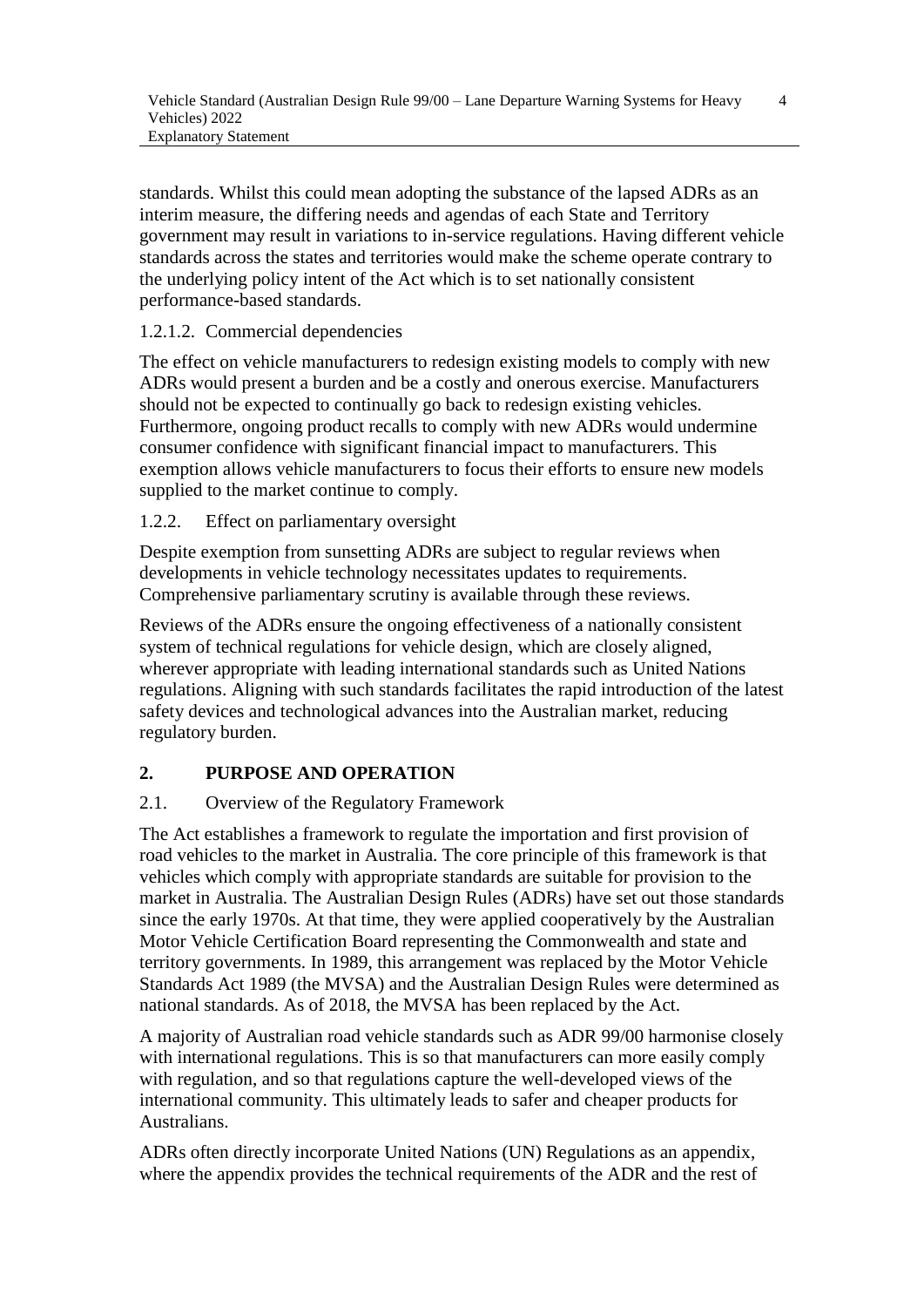the ADR facilitates its application to Australia. To this end, Section 6 creates exemptions and alternate procedures. For instance, manufacturers are exempt from requirements that pertain to UN type approvals, and instead, need to comply with the approvals process set out in the Act. Likewise, Section 7 provides for the acceptance of certain alternate standards that have equivalent requirements to the appendix. For instance, a vehicle covered by a type approval under the UN Regulation would comply with the ADR.

Under the Act, the ADRs are National Road Vehicle Standards intended to make vehicles safe to use, control the emission of gas, particles or noise, secure vehicles against theft, provide for the security marking of vehicles and promote the saving of energy. The ADRs are applied to vehicles as criteria for approval under various regulatory pathways set out in the Road Vehicle Standards legislation. Vehicles approved under these regulatory pathways can be provided to the market in Australia for use in transport. ADRs apply equally to imported and locally manufactured vehicles.

## 2.2. Overview of the ADR

The purpose of ADR 99/00 is to specify requirements for LDWS for new goods vehicles (ADR vehicle categories ??) to reduce unintentional lane departure. The ADR achieves this by alerting the driver to a potential risk. Unintentional lane departure most often occurs due to a combination of driver distraction and driver fatigue, especially in the field of monotonous driving situations such as on national or state highways and arterial roads. Heavy vehicles are driven by professional drivers but are subject to many challenges such as long distances, scheduling shifts, poor road and infrastructure quality, driver fatigue, inattention and load-related issues. Alerting a fatigued or distracted driver at an early stage of loss of concentration will aid the prevention of a road vehicle accident.

ADR 99/00 specifies the requirements for the fitment of an electronic system in the vehicle that monitors the position within the visible lane markings on the road.

## 2.3. Lane Departure Warning System

The Lane Departure Warning System (LDWS) fitted to new vehicles is a visionbased, in vehicle, electronic system that monitors the heavy vehicle's position within a roadway with visible lane markings. The function of LDWS is to detect unintentional lane departure. This system alerts the driver to a potential threat but does not take over control of any aspect of the vehicle. The LDWS will activate a warning in some form to warn the driver that they are about to move out of their lane. This allows the driver to adjust their control of the vehicle to avoid a crash or run off road incident.

2.4. Design Requirement – Lane Departure Warning System

LDWS is a driver warning assist safety feature, which is a passive safety system that fits under the broad definition of Advanced Driver Assistance Systems (ADAS). The LDWS can operate in conjunction with other vehicle safety features like the Advanced Emergency Braking System (AEBS).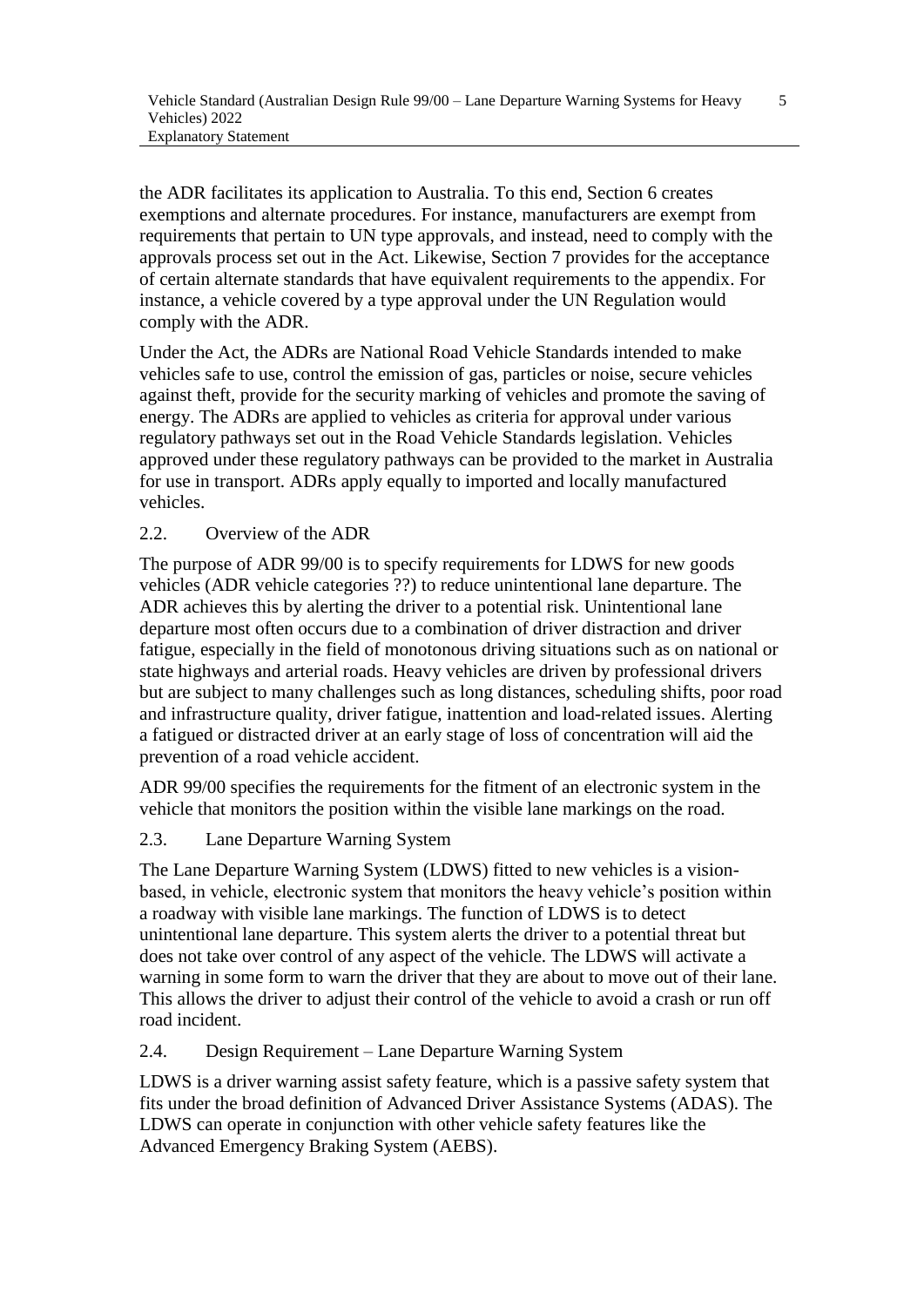LDWS conforming to ADR 99/00 is designed to warn the driver, with the end result of reducing the likelihood of lane departure. This will prevent head-on collisions with vehicles travelling in the opposing direction or run off road without driver reaction.

LDWS reads inputs from a forward-facing camera. The LDWS camera has developed into a sophisticated lane marker identification and lane boundary projection system. This provides the driver with a warning if the vehicle has a trajectory that will take it out of its lane. While most LDWS apply video technology, other methods include infrared, Lidar, magnetic and electronic mapping technologies. The warning occurs by at least two modes and may be optical, acoustic and haptic, or one warning means out of haptic and acoustic, with spatial indication about the direction of unintended drift of the vehicle.

The introduction of ADR 99/00 and its incorporated United Nations Regulation No. 130 – UNIFORM PROVISIONS CONCERNING THE APPROVAL OF HEAVY VEHICLES WITH REGARD TO THE LANE DEPARTURE WARNING SYSTEM (LDWS) FOR  $M_2$ ,  $M_3$ ,  $N_2$  AND  $N_3$  VEHICLES (UN R130) ensures the benefits provided through this technology is spread across the whole vehicle fleet. This standard provides manufacturers with minimum performance requirements for lane departure warning systems to be installed in new model vehicles. Harmonisation with international regulations minimises costs associated with reversing technologies development, provides manufacturers the flexibility to incorporate or adapt systems that have already been developed and tested for markets with similar requirements. It also enables testing and certification frameworks in other markets to be leveraged.

#### 2.5. LDWS Warnings

LDWS is designed to conform to ADR 99/00 and has a warning due to inclement weather conditions. This warning alerts the driver that the system is temporarily unavailable. Warnings also form an essential part of the core functionality of LDWS.

A 'failure warning' occurs when a fault in the LDWS prevents the requirements of ADR 99/00 being met. A fault in this instance may be electrical in nature or a failure in the sensor. The self-check function continuously checks the LDWS for a system failure while the LDWS is active. The LDWS communicates a 'failure warning' with a constant yellow optical warning signal. The purpose of the 'failure warning' is to alert the driver to a fault in the LDWS.

A 'deactivation warning' occurs when the driver deactivates the LDWS. This is only possible if the vehicle is fitted with a means to deactivate the LDWS and such a means is not a requirement of this Standard. The LDWS communicates a 'deactivation warning' with a constant yellow optical warning signal. The warning signal used in this instance may be the same as the 'failure warning' signal. The purpose of the 'deactivation warning' is to alert the driver that the LDWS function has been deactivated.

A 'lane departure warning' occurs when the LDWS detects the outside tyre on the front wheel closest to the lane markings has passed more than 0.3 m beyond the outside edge of the lane markings above road speeds of  $65 \text{ km/h} + 3 \text{ km/h}$ . The warning signal used in this instance must be provided by at least two modes and may be optical, acoustic and haptic or one warning means out of haptic and acoustic, with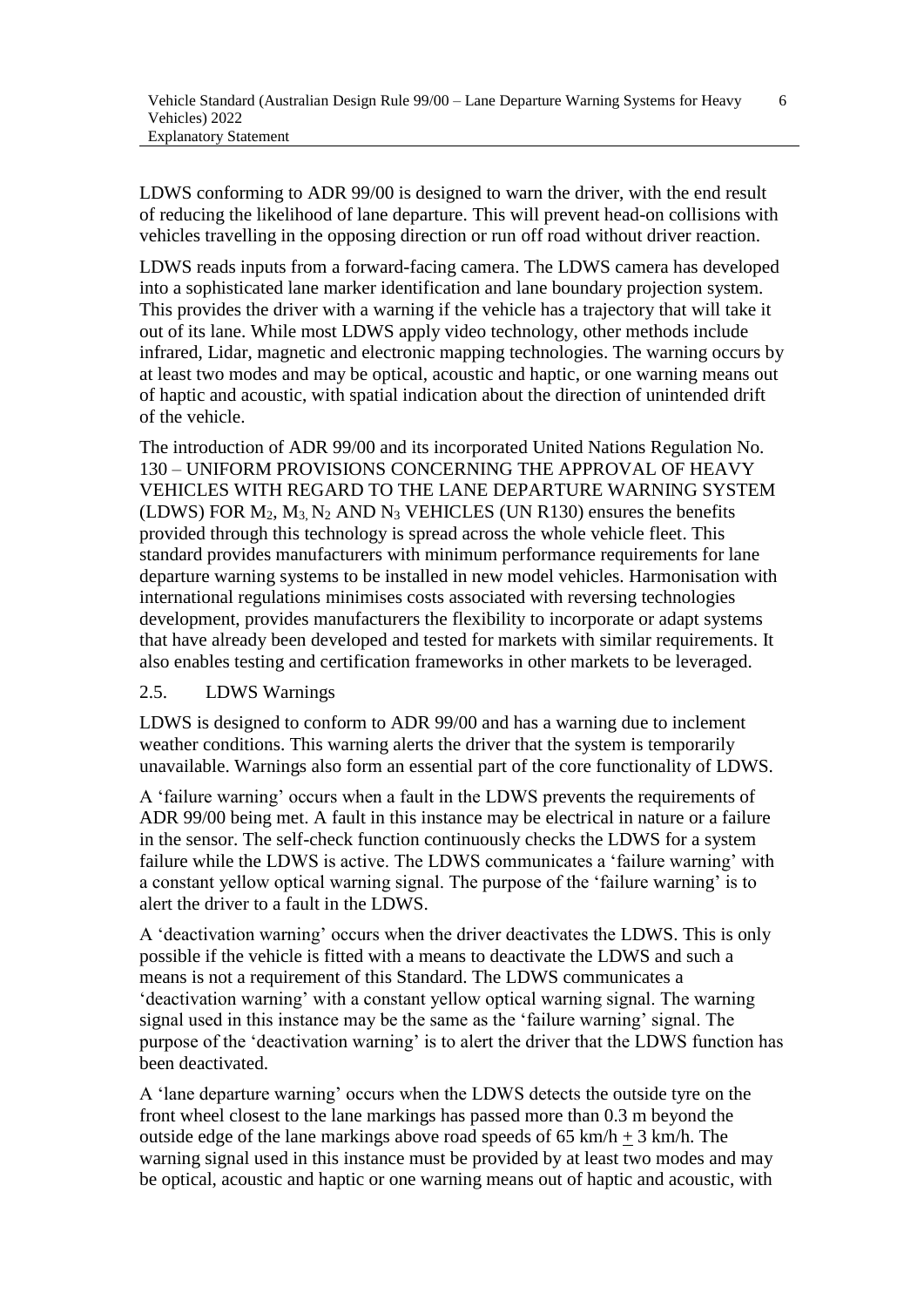spatial indication about the direction of unintended drift of the vehicle. Optical warning signals must be visible even in daylight and be easily verifiable by the driver from the driver's seat.

## 2.6. LDWS Performance and limitations

ADR 99/00 sets out the environmental conditions in which the LDWS equipped vehicle must demonstrate its warning system to the driver.

The Standard requires LDWS fitted vehicles to perform in the following environment conditions:

- on a flat dry asphalt or concrete surface
- where the ambient temperature is between  $0^{\circ}$ C and  $45^{\circ}$ C
- where the lane markings are visible
- where the vehicle is tested with recommended vehicle manufacture tyre pressures.

The intent behind these environmental conditions is to mitigate the contemporary limitations of the technology used to build LDWS. For example, road conditions and/or lane markings may be of a low standard, including no lane markings at all. Therefore, some of the disadvantages of the sensor are difficult to avoid completely as it might fail to detect the vehicle in such lane driving conditions. Even though manufacturers take measures to reduce false or missed detections, the LDWS will not always perform flawlessly.

Traffic situations are complex, and many variables contribute to the outcome of any given traffic incident. Factors such as road curvature, road surface condition and the surrounding environment can affect the performance of LDWS. Manufacturers research the principles of automotive camera systems so that they can identify and study potential weaknesses and improve LDWS. However, it is still a requirement that LDWS shall not deactivate or unreasonably switch the control strategy in these potentially adverse conditions.

A LDWS compliant to ADR 99/00 will be designed for unnecessary 'lane departure warning' signals not to be generated. This will avoid a warning situation where an attentive driver would not anticipate unintentional lane departure.

# **3. MATTERS INCORPORATED BY REFERENCE**

## 3.1. Legislative Instruments

Clauses 4.1.1 of ADR 99/00 includes a reference to the Vehicle Standard (Australian Design Rule Definitions and Vehicle Categories) 2005 (which may also be cited as the Australian Design Rule – Definitions and Vehicle Categories). This sets out definitions for many terms used in the ADRs, including the vehicle categories used in ADR applicability tables.

3.2. United Nations Regulations and / or Resolutions

UN Regulation No. 10 - Electromagnetic compatibility. The UN Regulation can be viewed at this website **<https://unece.org/un-regulations-addenda-1958-agreement>**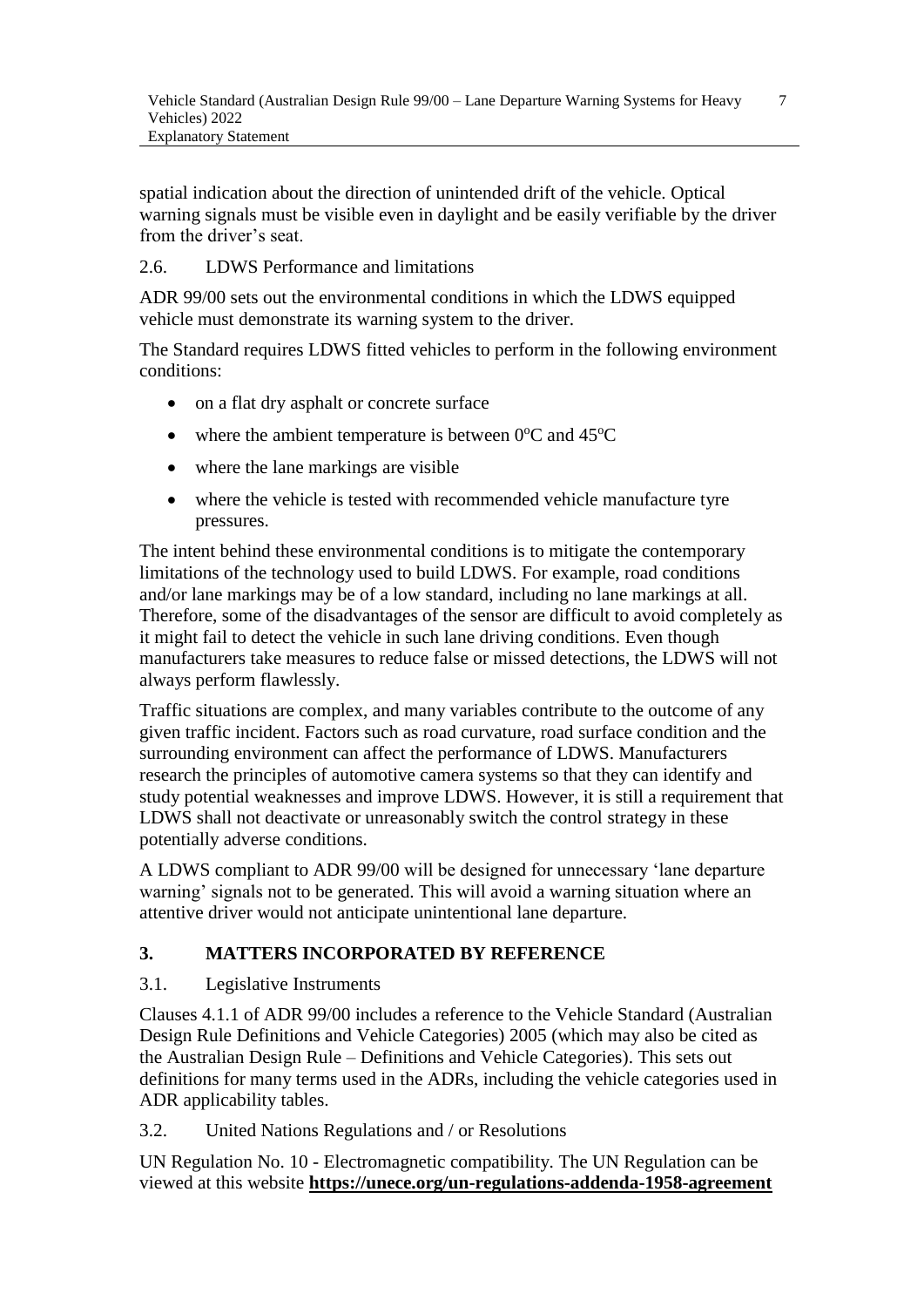8

In accordance with subsections 14(1)(b) and 14(2) of the *Legislation Act 2003*, each of these UN documents are incorporated as in force on the date this national road vehicle standard is made.

United Nations Regulations may be freely accessed online through the UN World Forum for the Harmonization of Vehicle Regulations (WP.29) – The WP.29 website is **[www.unece.org/trans/main/welcwp29.html](http://www.unece.org/trans/main/welcwp29.html)**

The ADRs may be freely accessed online through the Federal Register of Legislation. The website is www.legislation.gov.au.

In accordance with subsection 12 of the Act, each of these ADRs are incorporated as in force or existing from time to time.

# **4. CONSULTATION**

4.1. General Consultation Arrangements

It has been longstanding practice to consult widely on proposed new or amended vehicle standards. For many years, there has been active collaboration between the Commonwealth and the state/territory governments, as well as consultation with industry and consumer groups. Much of the consultation takes place within institutional arrangements established for this purpose. The analysis and documentation prepared in a particular case, and the bodies consulted, depend on the degree of impact the new or amended standard is expected to have on industry or road users.

Proposals that are regarded as significant need to be supported by a Regulation Impact Statement (RIS) meeting the requirements of the Office of Best Practice Regulation (OBPR) as published in the *Australian Government Guide to Regulatory Impact Analysis Second Edition 2020.*

4.2. Specific Consultation Arrangements

[to be completed following consultation]

# **5. REGULATORY IMPACT**

There are costs associated with mandating LDWS for heavy vehicles, but the related RIS shows that there will be positive net benefits. Overall, it is estimated that the implementation of ADR 99/00, will save 63 lives, and avoid 1,732 serious and 5,389 minor injuries. This includes around \$221.2 million in gross benefits.

The Regulatory Burden Measurement show a total increase in cost of \$18.2m per annum associated with the additional cost required for fitment of LDWS. Regulation generated the highest number of lives saved (63) and serious (1,732) and minor (5,389) injuries avoided, as well as the highest likely net benefit (\$17.3 million), while retaining a likely benefit-cost ratio (1.1).

5.1. Regulation Impact Statement

A Regulation Impact Statement (RIS) was completed to analyse the policy options for the fitment of LDWS in heavy vehicles. The best option is implementation of a